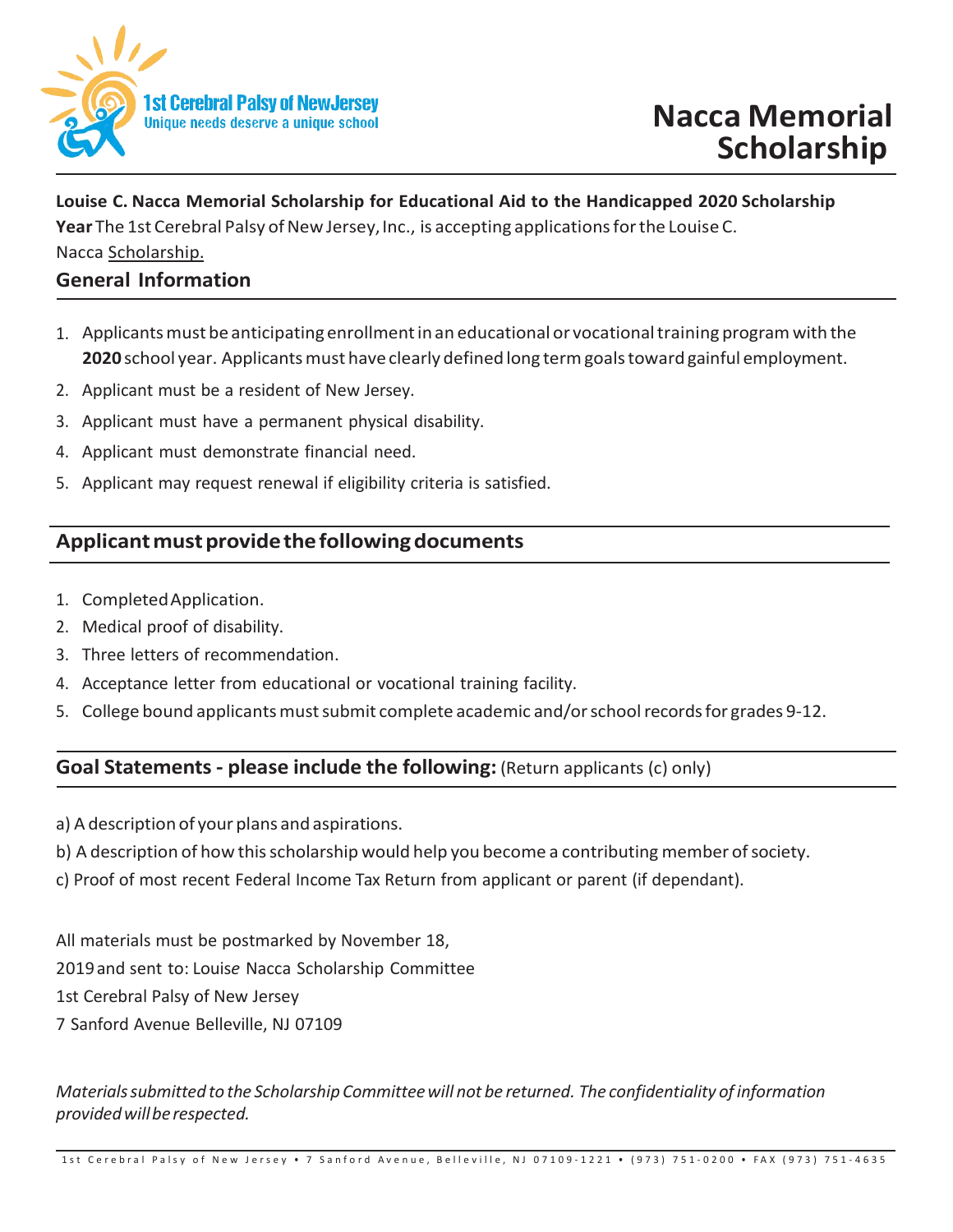

# **Nacca Memorial Scholarship**

# **Application Form**

| Student's/Clients Name | Name of Parents/Guardians/Foster Parents |       |     |
|------------------------|------------------------------------------|-------|-----|
| Address                | City                                     | State | Zip |
| Home Phone             | Email                                    |       |     |
| Cell Phone             | <b>Cell Phone</b>                        |       |     |
| Work Phone             | Work Phone                               |       |     |

# **SchoolsAttended (including current school)**

| Date Enrolled | School | City/State | Grade Completed |
|---------------|--------|------------|-----------------|
|               |        |            |                 |
| Date Enrolled | School | City/State | Grade Completed |
| Date Enrolled | School | City/State | Grade Completed |

### **Scholarship Details**

#### To what program would the scholarship support be applied?

| Name of School | Phone |       |     |
|----------------|-------|-------|-----|
|                |       |       |     |
| Address        | City  | State | Zip |
|                |       |       |     |

Are you currently accepted for admission?

| If not, when do you expect to be notified? |  |  |
|--------------------------------------------|--|--|
|--------------------------------------------|--|--|

In what area of study are you or will you be enrolled?

What is your physical disability?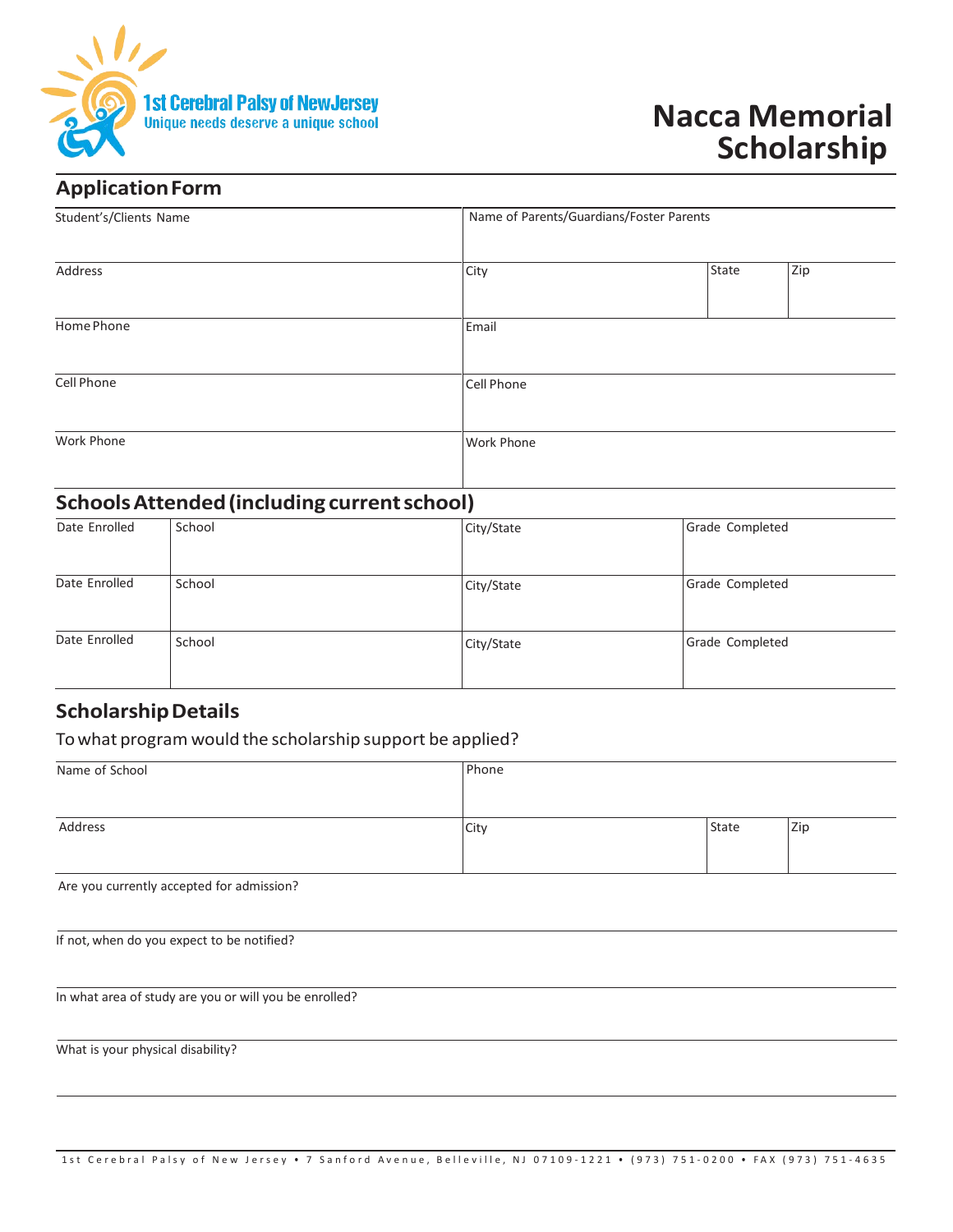

### **Employment Experiences**

| Dates | Employer | Position |
|-------|----------|----------|
|       |          |          |
| Dates | Employer | Position |
|       |          |          |
| Dates | Employer | Position |
|       |          |          |

#### **Volunteer Activities**

List organizations and volunteer activities you have been involved in. Include mention of awards or recognitions received.

## **Personal Interest/Hobbies**

### **Estimateof Funds**

Estimate funds you will require to attend school for the scholarship year. (Please submit an itemized budget)

### \$

### **Financial Support**

List of financial resources available to you including SSI, DVR, Parental Support, Trust Funds and other grants, assistance or scholarships you have applied for and/or received.

Financial Resources

| Date                                               | Signature of Applicant                  |                        |     |
|----------------------------------------------------|-----------------------------------------|------------------------|-----|
| Date                                               | Signature Parent, Guardian (if a minor) | Parent, Guardian Phone |     |
| Parent, Guardian Address (if different than minor) |                                         | City                   | Zip |